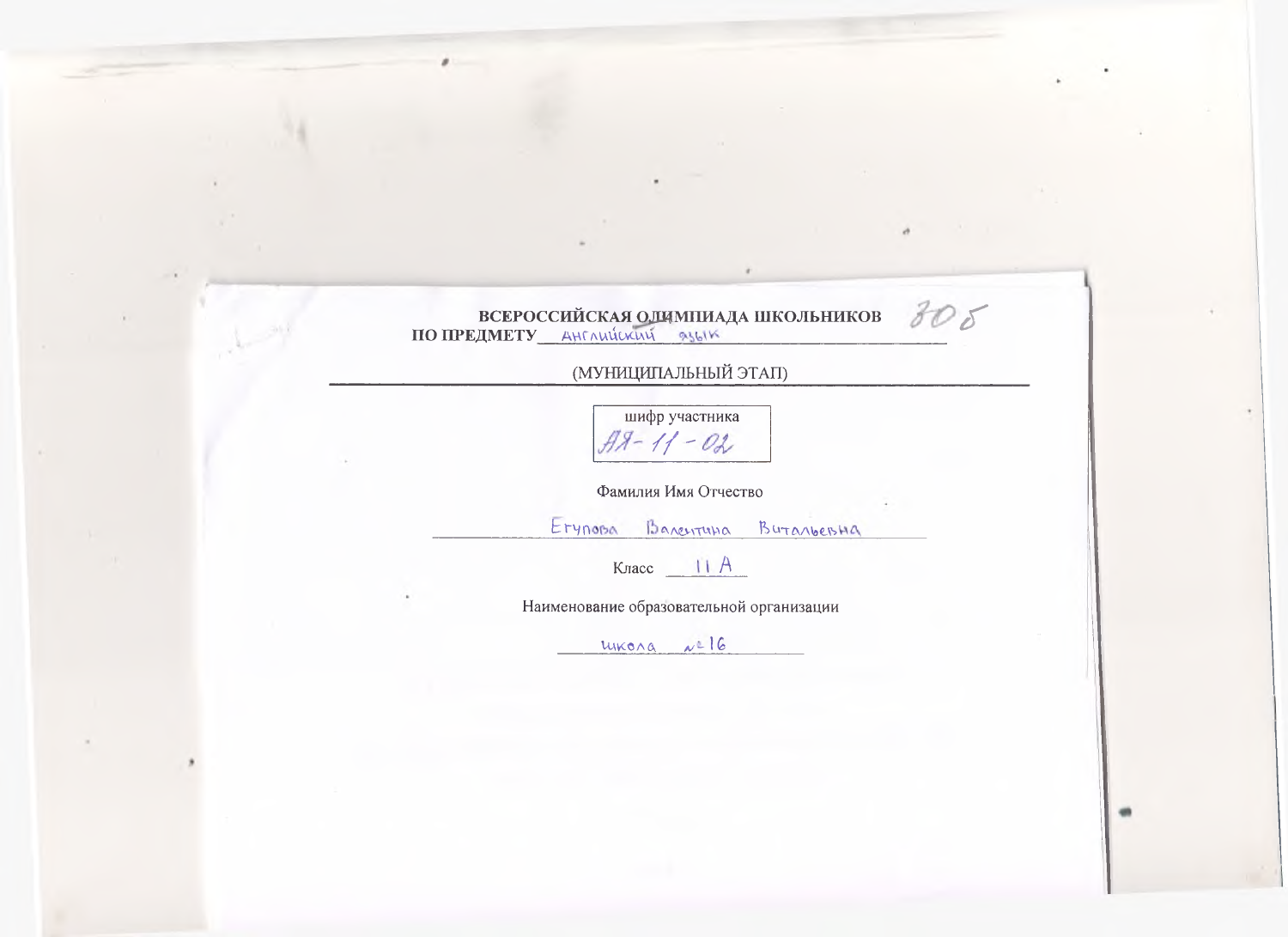# **Listening**

## *Time: 10 min.*

*In this record you are going to hear part of a radio programme about interactive television. The recording will be played twice. Before completing the tasks scan the tasks and the questions.* **Task 1.** *For Questions 1-5, decide whether the statement is TRUE (T), FALSE (E) or* 4 cerbura *information was NOT STATED (NS).*

- 1. The interviewer states that the idea of interactive TV is clear to everyone, *mediation*
- $\sqrt{2}$ . Whitehead points out the interactive TV is different from cable and satellite television.
- 3. On the whole, interactive TV has a huge communication and education potential.
- 4. Elderly people will find interactive TV difficult to operate and deal with.
- 5. Whitehead believes in future popularity of interactive TV.

| T/(f) | <b>NS</b><br>F/ | $\mathbb{T}$ / F / NS |               | <b>NS</b><br>¥Е     |
|-------|-----------------|-----------------------|---------------|---------------------|
|       |                 |                       | <b>ZRICHA</b> | ____<br>MOMMUNICATO |

 $50 -$ 

**Task 2.** *For Questions 6-10, choose the correct letter A, B, C or D.*

- Beechear 6. What does the interactive television entail?
	- A. more people having Internet access *ma*
	- B. superior television services
	- C. improved web browsing

**Participant's ID number** 

**-------**

- D. a larger number of operators
- 7. In several years' time it is likely that ...
	- A. Internet will be a mass medium.
	- **B**) interactive TV will be widely adopted.
	- C. conventional television will be phased out.
	- D. every home worldwide will be online.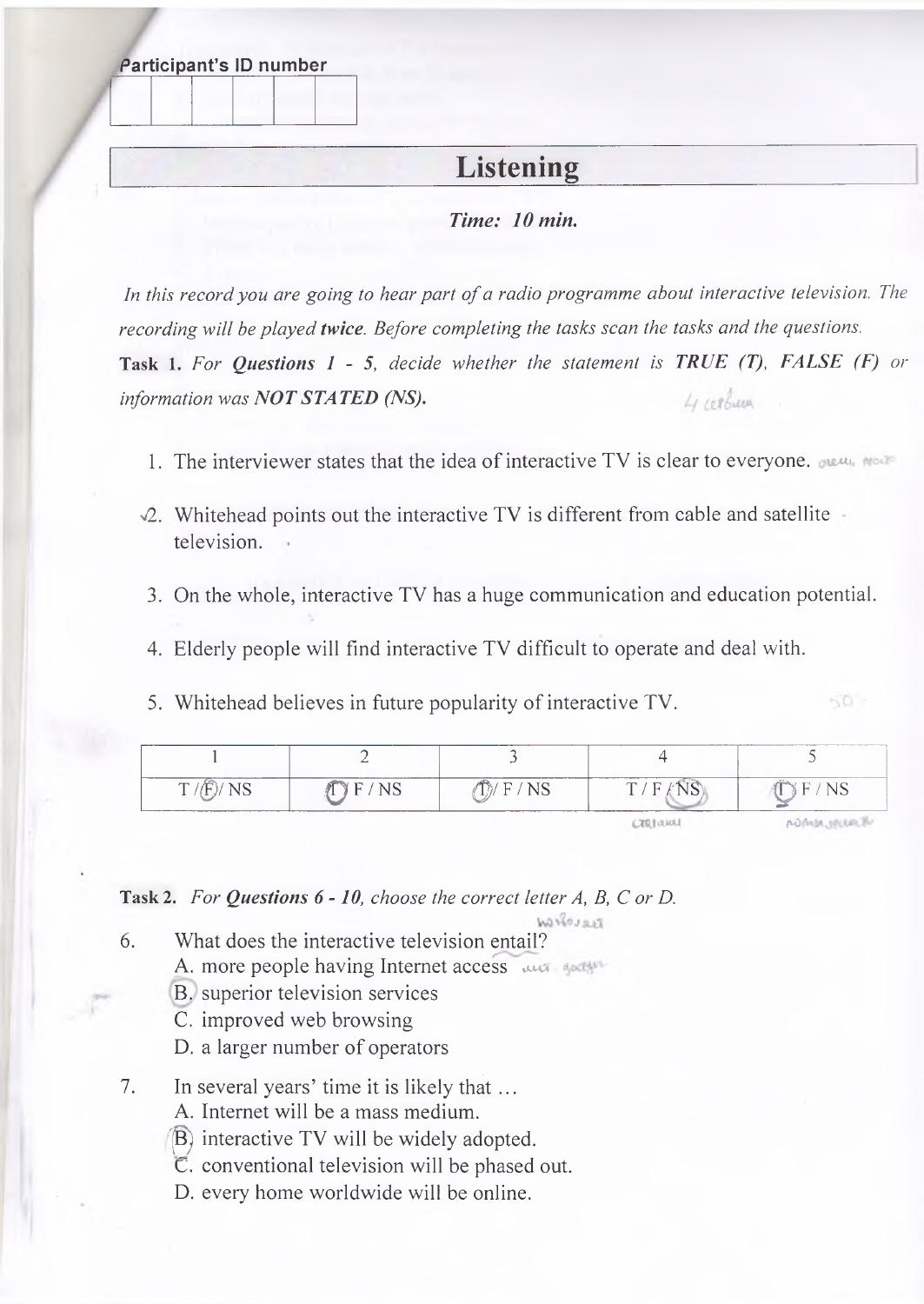A. be slower in the UK than in the US.

B. lead to people buying more,

C. overtake the growth of the PC Internet.

D. not live up to expectations.

- 9. What are the drawbacks to interactive TV?
	- Image quality is not as good as on a PC.
	- B. There is a huge amount of advertising.
	- C. You can only download information.
	- D. There are no news programmes.
- 10. What does the future hold for interactive TV?
	- A. It is doomed to failure.
	- B. It is too soon to say.
	- C. It seems to promise confusion.
	- D. It may be too young to attract customers.

## **TRANSFER ALL YOUR ANSWERS TO YOUR ANSWER SHEET**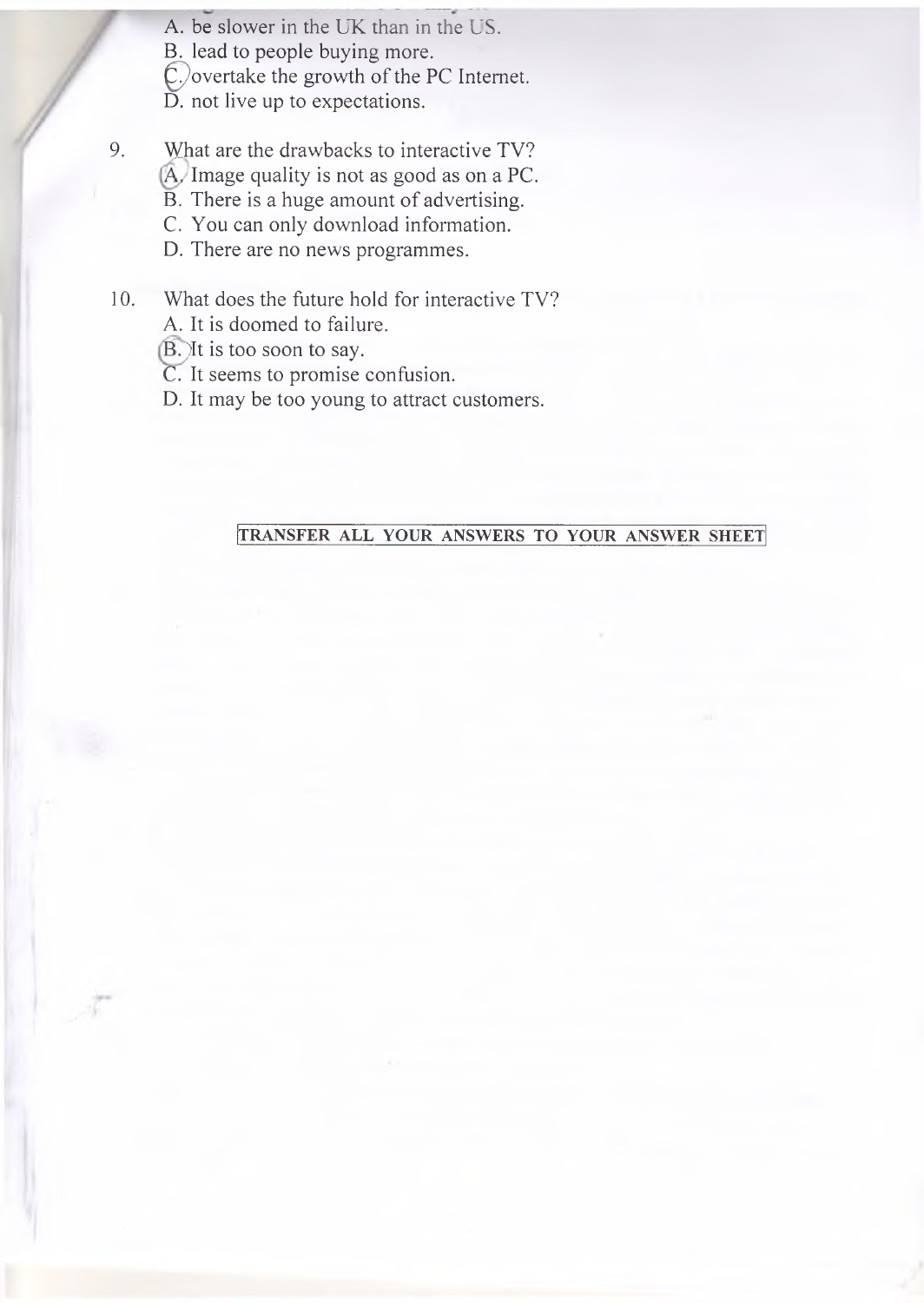articipant's ID number

# **Reading**

### *Time: 30 min.*

**Task 1.** *You are going to read an extract from an article about anthropological research methods and social aspects of it.* 

### **PROFESSIONAL STRANGERS: MEDICAL ANTHROPOLOGY IN ACTION**

- A Back in the 1970s, I was an anthropology student sitting in the library doggedly reading books and articles about the social lives of people in Africa, Asia, and the South Pacific. Why doggedly? The scholarly reading matter covered kinship systems, clan alliances, land tenure, and farming and political systems. Rarely did the reader of these texts catch a glimpse of the day-to-day lives of the people written about or what it was like to live amongst them. However, some books started with a preface describing how the anthropologist arrived in the distant village or town of study, found somewhere to live, and started engaging with local people. These accounts were often the most interesting part of the book and whetted my flagging appetite for medical anthropological research.
- В Since graduating, I have applied my anthropological training to health-related projects across Africa and Asia. Some contracts have lasted two years and some two weeks. The short-term research 1 have done is sometimes called 'quick and dirty'. 'Quick' means that surveys are carried out and people interviewed in a matter of weeks rather than years; 'dirty' means that the findings are analysed rapidly without too much concern for 'cleaning' the data so that exact percentages can be calculated and any inconsistencies in what people said can be accounted for. Quick and dirty research elicits the voices of the people for whom a development project is intended. The approach provides facts and figures that guide project design, but may not satisfy purist academics.
- C A lot of books discuss the ethics and methods of research in more detail than in the past. Such accounts of fieldwork contain useful ideas and guidance, usually in the introductory chapters. There are a number of particularly sensitive areas that people interviewed may be reticent about, notably personal finance,  $\rho$ relationships, and illegal activities. Yet, research of sensitive topics with people considered 'hard to reach' can be interesting and rewarding. There are some basic rules and approaches that should keep the researcher, especially in the *ih*medical field, safe and the data collection ethical and effective.
- D Anybody going to do fieldwork should dress carefully. It is important to try and wear clothes that do not draw attention to yourself
	- You do not want to be more conspicuous than you need by being more smartly or formally attired than the people you are going to talk to. Equally, it may be inappropriate to copy the dress code of interviewees, as you risk looking ridiculous.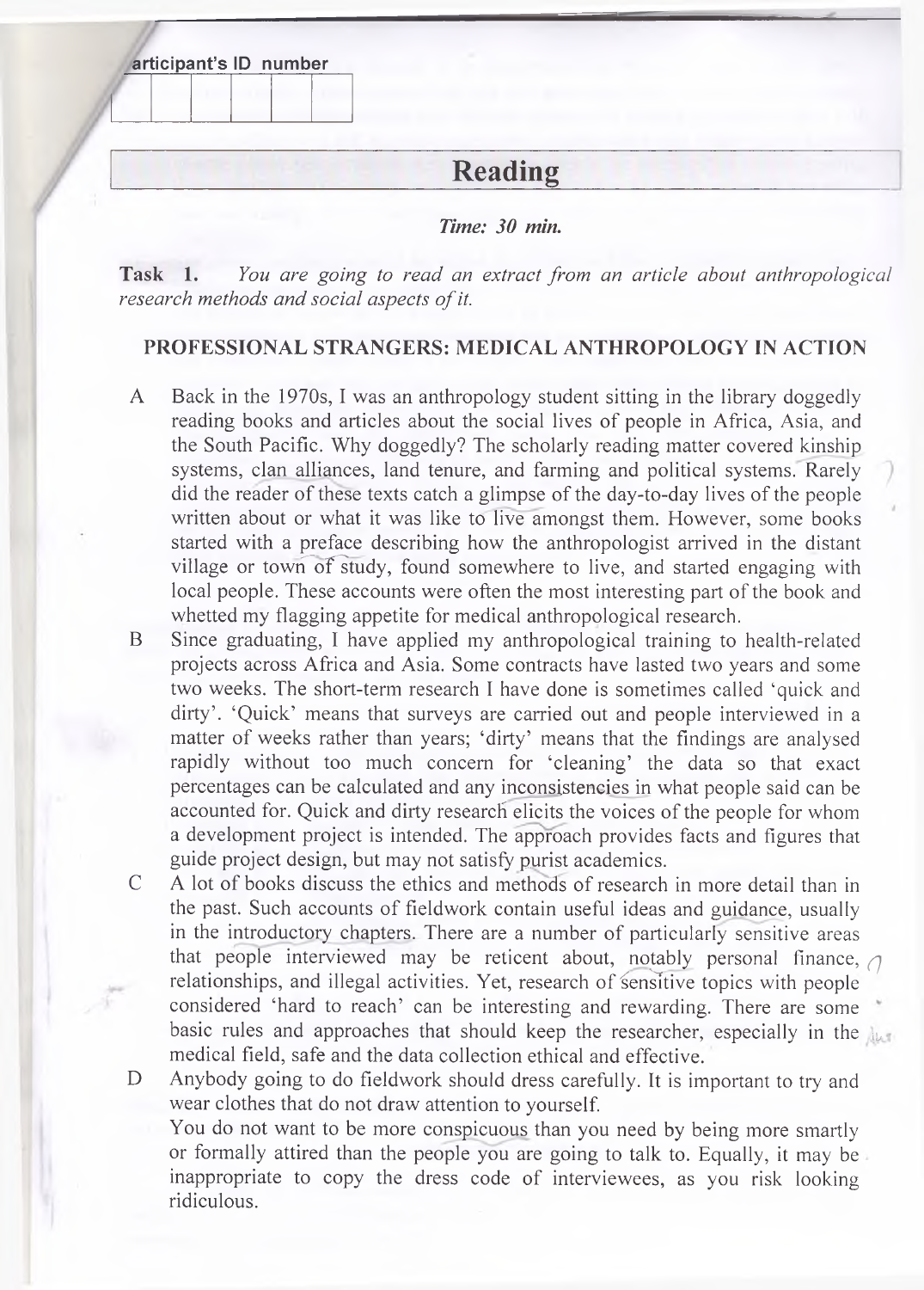When you interview people, it is important that they are not worried about confidentiality. Often people will not tell you anything of great interest unless they receive assurances that you will not reveal their private business or their full names. When you ask sensitive questions, interviewees may want you to answer similar questions in return, so researchers should be prepared to disclose some personal information. It is important that you do not lie about yourself and what you are doing: this is unethical and you risk being caught out and losing credibility.

E

Sensitive questions should be asked in a matter-of-fact manner because, if you  $F$ appear embarrassed, the respondent will also be embarrassed and will 'clam up'. Do not be, or appear to be, judgemental or shocked, no matter what you hear, as the interviewee will sense your reaction and stop talking. In addition, you should not contradict people even if they have said something that you know to be incorrect. You are there to listen and collect data, not to enter into argument or discussion. When the interview is over you can correct any potentially harmful misconceptions that the interviewee holds. But the most important rule to remember is: if you get nervous or scared, leave the situation.

G Recently, I have started saying to colleagues that there are three qualities requited in the anthropologist working in 'the field': liking people; respecting people; curiosity about people's lives. If you cultivate these qualities, the tips 1 have outlined will come naturally to your work.

For *Questions 1-7 decide which paragraph A-G contains the following information 1-7. Write the correct letter in the table below. NB You may use any paragraph more than once. You are not required to use all letters.*

| Paragraph A | 1. Delicate issues and prospects of dealing with them           |
|-------------|-----------------------------------------------------------------|
| Paragraph B | 2. The fact that the interviewer should appear not to react to  |
| Paragraph C | what the interviewee says $\check{v}$                           |
| Paragraph D | 3. How to look when talking to interviewees $\vee$              |
| Paragraph E | 4. How the author took to anthropological research $\checkmark$ |
| Paragraph F | 5. The fact that the interviewer should not debate with the     |
| Paragraph G | interviewee $\sqrt$                                             |
|             | 6. Research that is a rough estimate of a situation $\sqrt{ }$  |
|             |                                                                 |

|  | 7. Necessity to be sincere and reciprocally responsive $\vee$ |  |
|--|---------------------------------------------------------------|--|
|  |                                                               |  |
|  |                                                               |  |

*C*

|  | Paragraph $\Box$ Paragraph | [   Paragraph   Paragraphi   Paragraph   Paragraph   Paragraph |  |  |
|--|----------------------------|----------------------------------------------------------------|--|--|

Task 2. *You are going to read the text about music and its effects. Read the information below and answer Questions 8-15.*

#### SOUNDS OF MUSIC

(1) Even the Greeks couldn't agree about it. Was music a source of order and proportion in society, regulating its innate chaos in ways similar to the disciplines of geometry and architecture? Or did its ability to express passionate emotions beyond the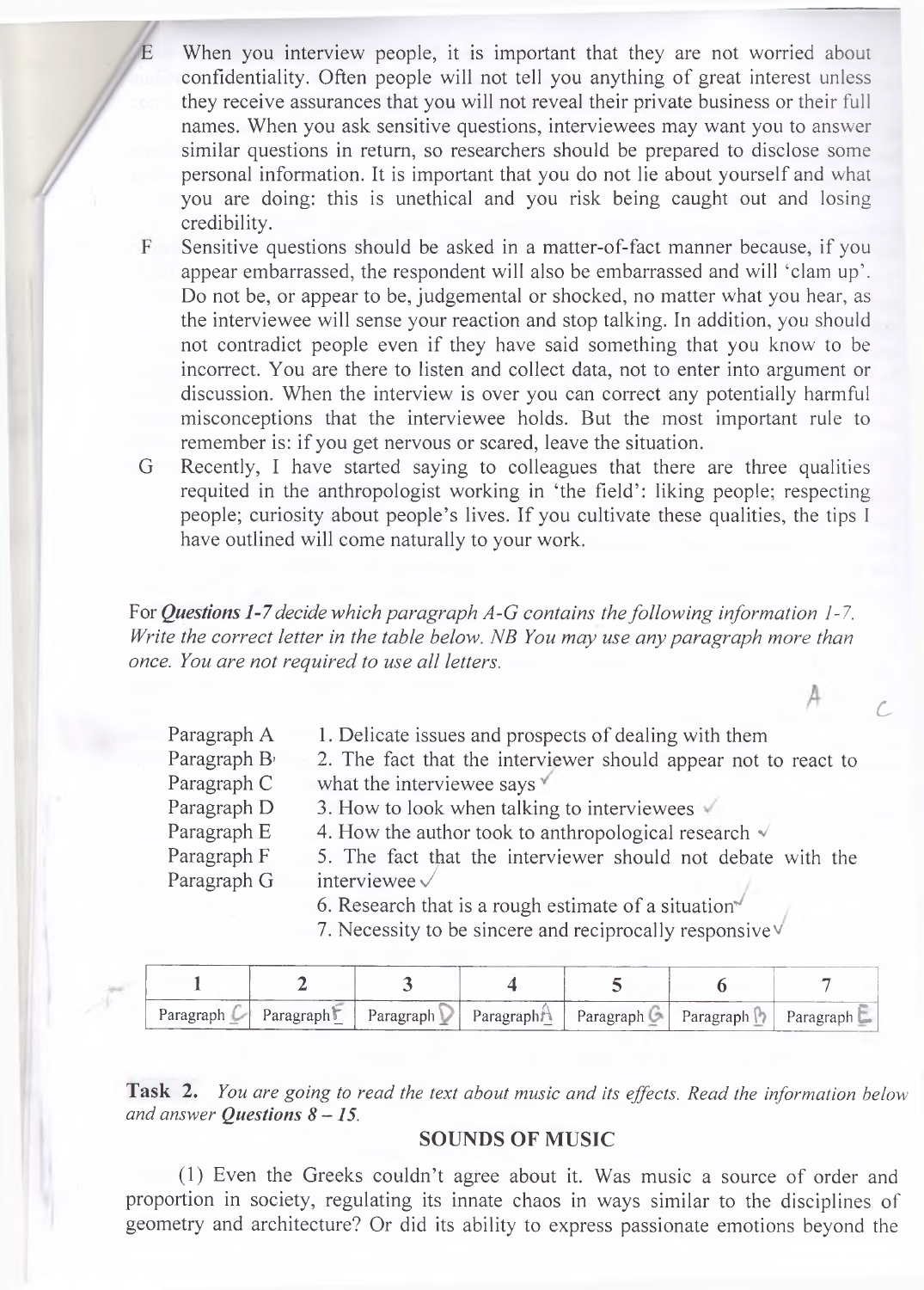each of words create the potential for disorder and anarchy? Compare the behaviour of an audience listening to classical string quartets with headbangers at a rave, and the age-old conflict between Apollo and Dionysius is made manifest all over again in our own time.

(2) Shakespeare, though, came clean. For him, 'the man who hath no music in himself. Nor is not mov'd with concord of sweet sounds. Is fit for treasons, strategems and spoils; The motions of his spirit are dull as night...' Throughout his plays, Shakespeare perceives music as a healing force, an art whose practice makes man whole.

(3) Yet, despite the growth of the science of music therapy within the last two centuries, and despite the huge weight of books published on the miraculous 'Mozart effect', our schools and colleges have fallen strangely silent. The so-called 'Mozart effect' presents anecdotal and statistical evidence for advances in both social and academic skills in those children exposed in their formative years to the music of Mozart. But, in an age obsessed by pragmatism and by short-term vocational learning, music has been marginalized in both primary and secondary education. Compared with the holy trinity of reading, writing, and arithmetic, music is regarded as a luxury pastime. As a result, children are leaving school not only totally ignorant of their own musical heritage, but lacking in social, physical, and mental skills which musical performance can uniquely promote.

(4) Playing an instrument requires a degree of concentration and coordination which brings into play a plethora of mental and physical skills which are being eroded in our push-button world. Socialization and team-work are also involved. Schools with wind bands, string ensembles, jazz groups, and orchestras are right up there at the top of the league tables. In excelling in musical activity, the students' performance in many other fields of learning is refocused and radically improved.

(5) There are medical aspects too. Long before British primary schools discovered the recorder  $-$  that most basic of all modern woodwind instruments  $-$  Australian Aborigines had developed the didgeridoo. Like the clarinet and the flute, this haunting and beautiful instrument helped to overcome both upper and lower respiratory tract problems and encouraged better sleep. In playing a wind instrument, abdominaf muscles are used to support the breathing system. And these are the very muscles which come into play when an asthmatic is experiencing an attack.

(6) But what of those individuals and schools which simply cannot afford a musical instrument? What of those institutions where not a single member of staff can read music? This is where the human being's most primitive form of music-making comes into its own. Singing is free. Everyone possesses a voice. And, with it the body expresses itself in the most fundamental and organic way.

(7) The Hungarian composer Zoltan Kodaly knew this, and developed his own system of training ear and voice within a simple yet comprehensive system of body language. Today, an organization called The Voices Foundation adapts and applies Kodaly's methods, aiming to give children back their singing voices, and to make our schools ring with music-making once again. Their advisors and teachers have already achieved extraordinary turn-around effects the length and breadth of Britain and in schools in the troubled areas of South Africa.

(8) Important work is currently being done in Finland, Israel, and the United States on pre-school, even pre-birth, musical education. Music is very much part of the life of the unborn future citizens of Finland. And one has only to look at the educational standards, health records, and professional musical activity in this small nation to see what dividends music in education pays from the earliest days of human life. So shall we allow music to conjure a better society for us all? Or, relegate it to the ranks of mere entertainment?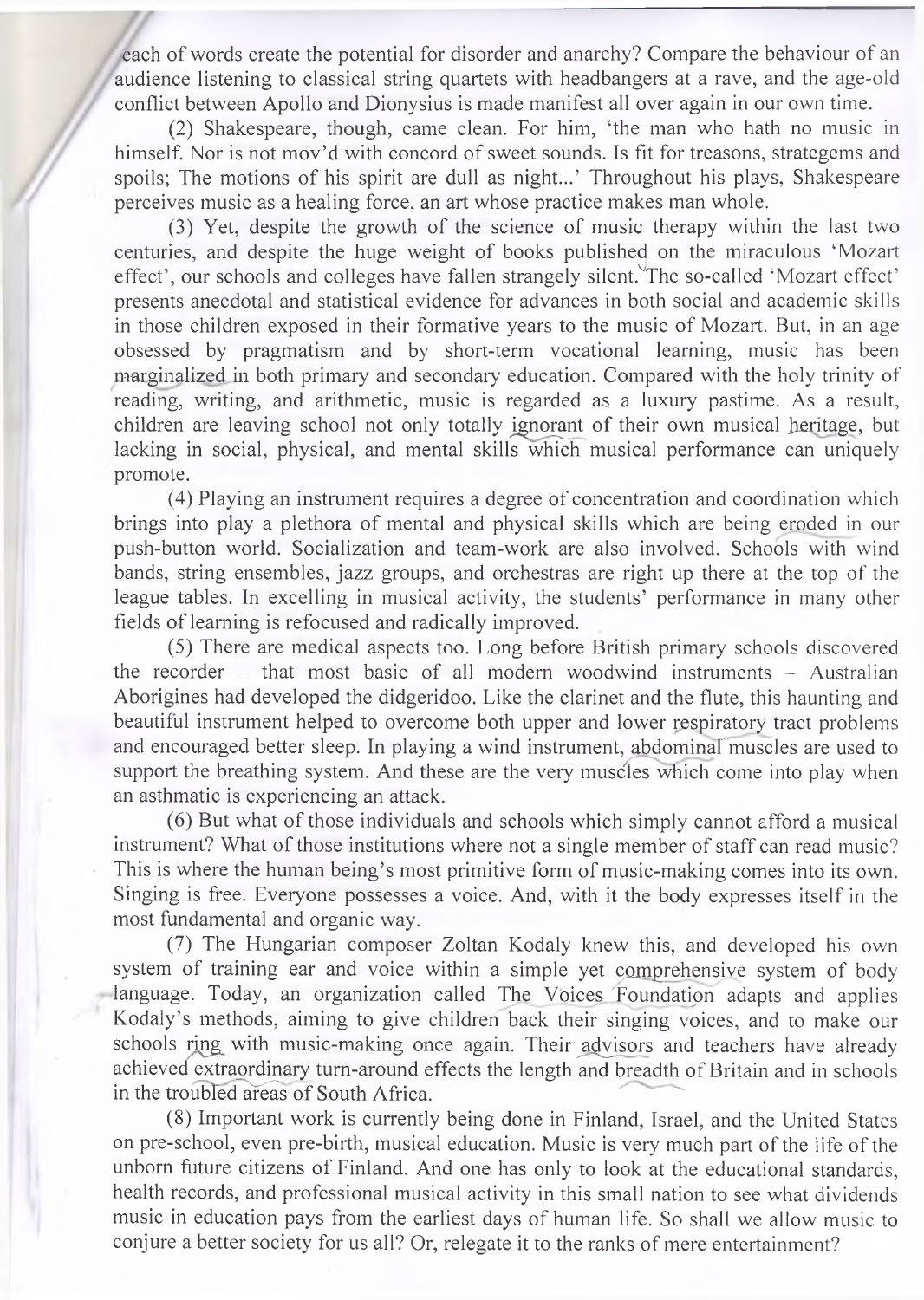- Ancient Greeks recognized music's ...
	- a. two-fold character.
	- b. magic phenomenon.
	- c. emotional effect.
	- Ю none of the above mentioned.
- In Shakespeare's dramas, music is seen in a ... light. 9.
	- a. different
	- b. negative
	- $\circ$  positive
	- d. neutral
- **10**. Schools lack the funds ....
	- a. to employ music teachers.
	- b. to take children to concerts.
	- c. to record music.
	- to buy musical instruments.  $d$ .
- **11,** According to the writer, studying music ...
	- a. may not help all students to improve in other areas of their studies.
	- b. means that students spend less time on reading, writing, and arithmetic.
	- $\overline{c}$  helps students to improve enormously in other areas of their studies.
	- đ. means that students will excel as professional musicians.
- **12**. The didgeridoo is an instrument that  $\dots$ 
	- a.  $\epsilon$  has a negative effect on those suffering with breathing problems.
	- $6.$ benefits those suffering with breathing problems.
	- c. tends to send those who listen to it to sleep.
	- d. sounds sad to most people.
- 13. Which of the following is the most suitable heading for passage 4 of the text?
	- a. The growth of music in the school curriculum
	- b. Music throughout the ages
	- c. Music without concentration
	- The beneficial effects of a musical education
- 14. 'Mozart effect' stands for ...
	- a. better social and academic skills thanks to Mozart's music,
	- anecdotal and statistical evidence on Mozart's music. 1b.)
	- c. Mozart's musical heritage appreciated by people. —
	- d. having a talent or gift for music similar to that of Mozart. —
- 15. Methods by the Hungarian composer Zoltan Kodaly ...
	- a. were borrowed from The Voices Foundation. —
	- $(b.)$  are used in Britain and beyond.
	- c. face skepticism in professional sphere\_\_\_
	- d. help deaf children via the system of body language.

| _______ | _____ | -------<br>____ |  |                                                             |                       |
|---------|-------|-----------------|--|-------------------------------------------------------------|-----------------------|
|         |       |                 |  | the company of the company of the company of the company of | The Contract Services |

## **TRANSFER ALL YOUR ANSWERS TO YOUR ANSWER SHEET**

8.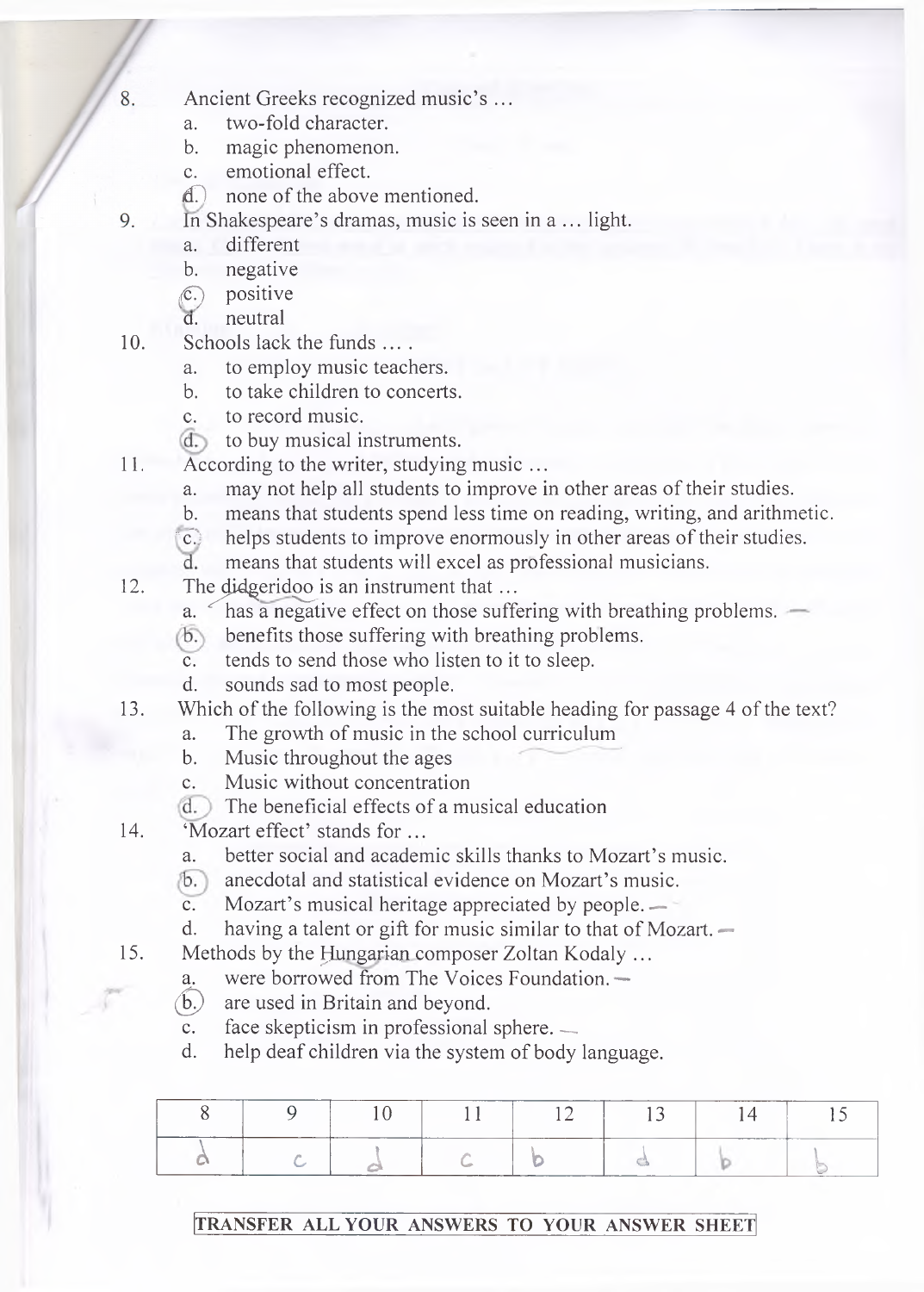# **Use of English**

Time: 20 min.

Task 1. Cloze-test

For Questions 1-7, read the text below and think of the word which best fits each space. Use only one word in each space. Use the prompts in brackets. There is an example at the beginning (0).

**Example:** dismissed  $\bf{0}$ 

### **JUST or UNFAIR?**

George was (0)  $d_1 \underline{b}$  m  $\underline{b}$   $\underline{c}$   $\underline{d}$  (= given the sack) last week. The main reason for it was his  $i_{-}$   $f_{-}$   $f_{-}$   $f_{-}$   $f_{-}$   $f_{-}$  t (= basic and rudimentary) knowledge of his profession. He made a complain about his company's treating him unfairly. The trade union officials are going to (2) in  $\log_2 5 + \log_2 6 = \log_2 6$  (= look into) the whole matter. George hopes that the outcome will be quite (3)  $b_{\underline{v}}$   $\underline{v}$   $\underline{v}$   $\underline{v}$   $\underline{v}$   $\underline{v}$  (=good and positive) for him. He believes there won't be any (4)  $\mathbf{d}_{--}$   $\mathbf{r}_{--}$   $\mathbf{y}$  (=disagreement or difference) in the officials' opinions. George sincerely regrets that they fired him in such an (5)  $\mathbf{u}_{\perp} \mathbf{u}_{\perp} = -\mathbf{e}$  (= inconvenient and inopportune) moment. He needs to pay his rent and bank loan, and he has made no savings. "Oh, if only they would (6)  $e_{\underline{m}} \underline{p} \underline{1} \underline{q}$   $\underline{y}$  (= hire or engage) him again!" he exclaims. "I need my (7)  $s_0$   $\rightarrow$   $s_0$  (= money paid for work or services) back!"

| $\mathcal{D}$ | inversigate |
|---------------|-------------|
| 3             | benetic; al |
|               |             |
|               |             |
| 6             | employ      |
|               | 5010ry      |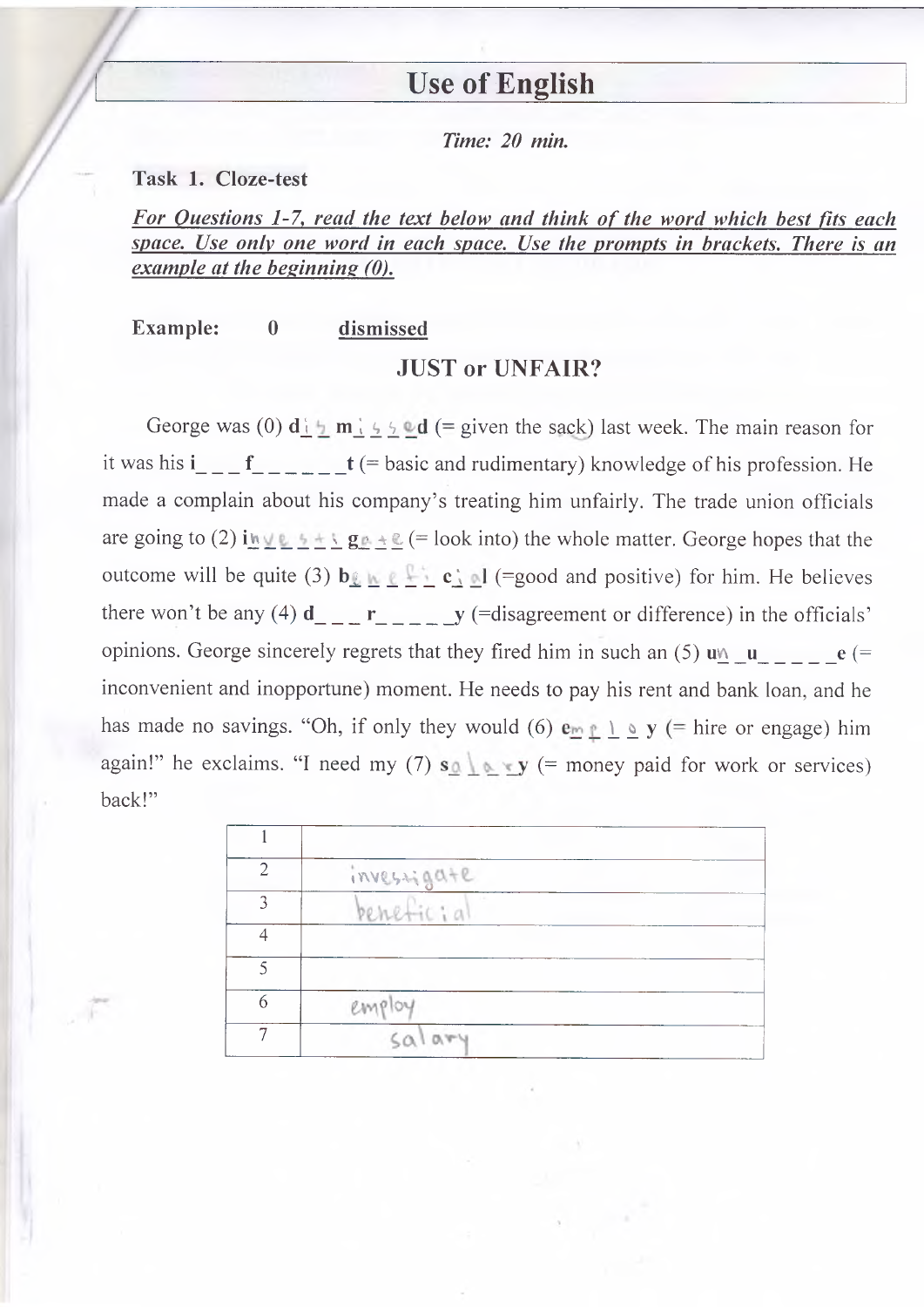**Task 2. Multiple Choice** 

*For Questions 8-14, read the text below and decide which answer A, B, C, or D best fits each space. There is an example at the beginning (0).* 

**Example:** 0 A straight B forward C everyday **D** conventional

### **STUDYING BLACK BEARS**

After years studying North America's black bears in the  $(0)$  way, wildlife biologist Luke Robertson felt no closer to understanding the creatures. He realized that he had to (8) ... their trust. Abandoning scientific detachment, he took the daring step of forming relationships with the animals, bringing them food to gain their acceptance.

This has given him into their behaviour and has allowed to dispel certain myths about bears. (9)  $\ldots$  to popular belief, he contends that bears do not (10)  $\ldots$  as much for fruit as it was previously supposed. He also  $(11)$   $\ldots$  claims that they are ferocious. He says that people should not be  $(12)$ ... by behaviour such as swatting paws on the ground, as this is a defensive, rather than aggressive, act.

However, Robertson is no sentimentalist. After devoting years of his life to the bears, he is under no (14) <sup>22</sup> about their feelings for him. It is clear that their interest in him does not (14)  $\frac{1}{2}$ . beyond the food he brings.

| 8  | A catch        | B win             | C achieve          | D receive       |
|----|----------------|-------------------|--------------------|-----------------|
| 9  | A Opposite     | <b>B</b> Opposed  | CContrary          | D Contradictory |
| 10 | A care         | <b>B</b> bother   | C desire           | D hope          |
|    | 11 A concludes | <b>B</b> disputes | C reasons          | D argues        |
|    | 12 A confused  | <b>B</b> misled   | C misdirected      | D misinformed   |
| 13 | A error        | <b>B</b> )doubt   | C illusion         | D impression    |
|    | 14 A exert     | <b>B</b> spread   | $\mathbb{C}$ widen | D extend        |
|    |                |                   |                    |                 |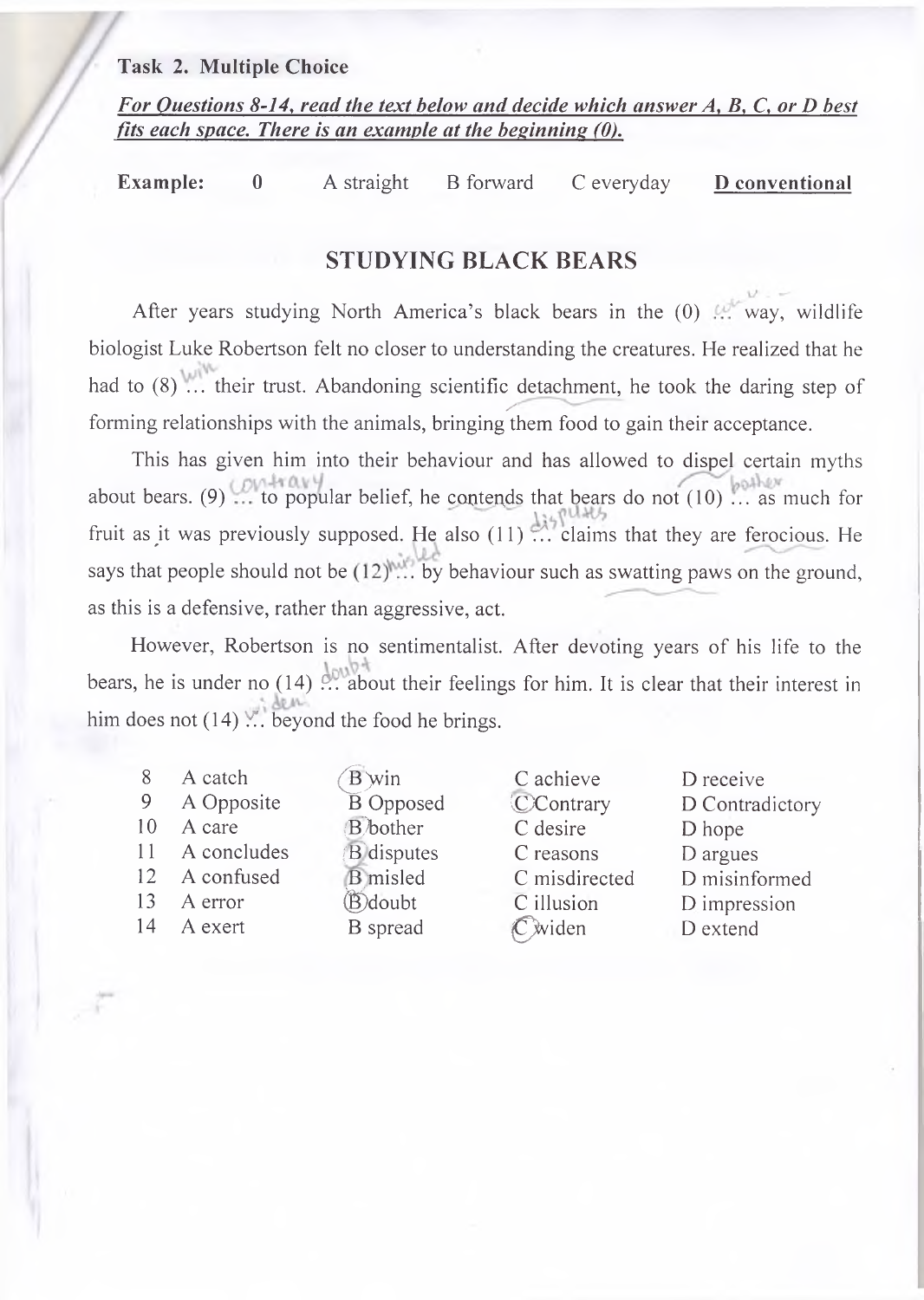Task 3. Filling in the gaps

For Questions 15-20, rewrite each sentence so that it has the same meaning and contains the word given in capitals. Do not change the word in any way. There is an  $example$  at the beginning  $(0)$ .

(0) Nothing you do will make any difference.

| (0) Nothing you do will alter anything.<br>Nothing you do will make any difference                                  | <b>DIFFERENCE</b> |
|---------------------------------------------------------------------------------------------------------------------|-------------------|
| $(15)$ I hope I'm not inconveniencing you.<br>hope bomit get you into trouble                                       | <b>TROUBLE</b>    |
| $(16)$ Let's measure the room.<br>Let's take a measure of this room.                                                | <b>TAKE</b>       |
| (17) Susan did not know where she was.<br>Susan did not know the way back                                           | <b>WAY</b>        |
| (18) I can't bear to look at that boy!<br>win't stand the sight of that boy                                         | <b>SIGHT</b>      |
| (19) What did you do while you were waiting for the train?<br>What did you do "them time waiting.<br>bor the train; | <b>TIME</b>       |
| (20) I now think differently about this matter.<br>Now I mind differently about this.<br>masser                     | <b>MIND</b>       |

## TRANSFER ALL YOUR ANSWERS TO YOUR ANSWER SHEET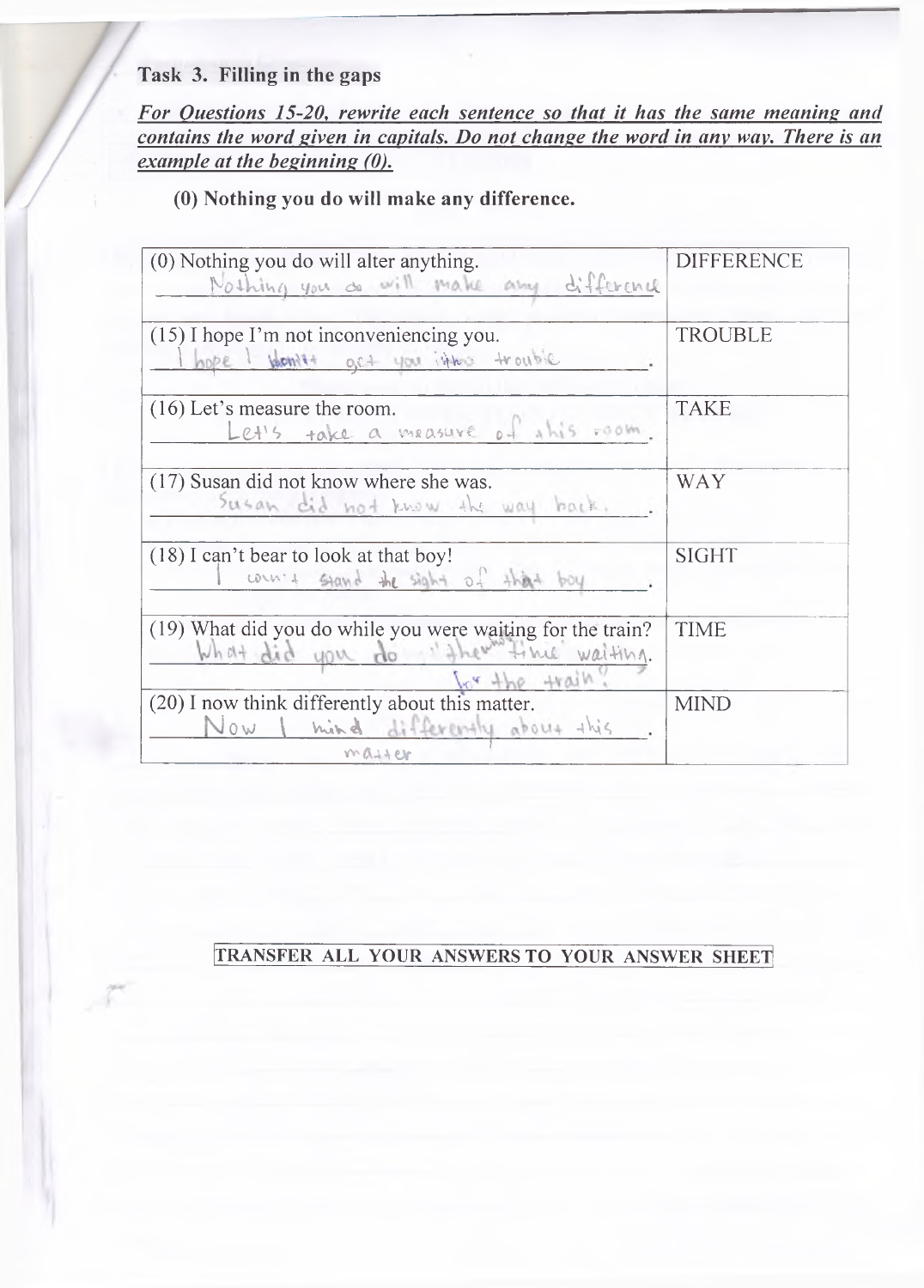Participant's ID number

# Writing

## Time: 30 min.

Your teacher suggested that you should take part in the contest of critical reviewing «Reviews wanted». Contestants are invited to express their opinion about any book, film, TV show, vlog, podcast, computer game, etc. that affected them and / or people at large.

## Share your ideas on the following issue: **WHO HAS GOT POWER TO INFLUENCE PEOPLE?**

Write a composition of about 100 - 140 words in an appropriate style. Remember to structure your writing carefully:

- give an introduction (express your opinion on how people get affected),
- provide examples of influential things or phenomena and their impact,
- think of the reasons what makes books, films, TV shows, vlogs, etc. resound and resonate with the people,
- make a conclusion about influencers and people getting under the influence.

 $\mathbb{1}$ m  $A + a/k$ about the influence on reorle going have and who the intluence  $own$ coinigh has power  $+0$ manipulate vor  $\circ$ afferred **No**  $+na+$ constantly peop le are  $+$ hom. serven **SOLid** media hedia  $\circ \downarrow$  $4h$  $socia$  $\overline{64}$ information  $QQ$ hypush We books ave my  $b \circ \circ k$ s in  $+0P$ opinion  $L$  line cach  $Y850h041$  $M$ people  $+a$ W  $+0$ right the People way ht Film ov a book and history  $lah$  $+e$  $e_{1}$  $K$   $U$ husic